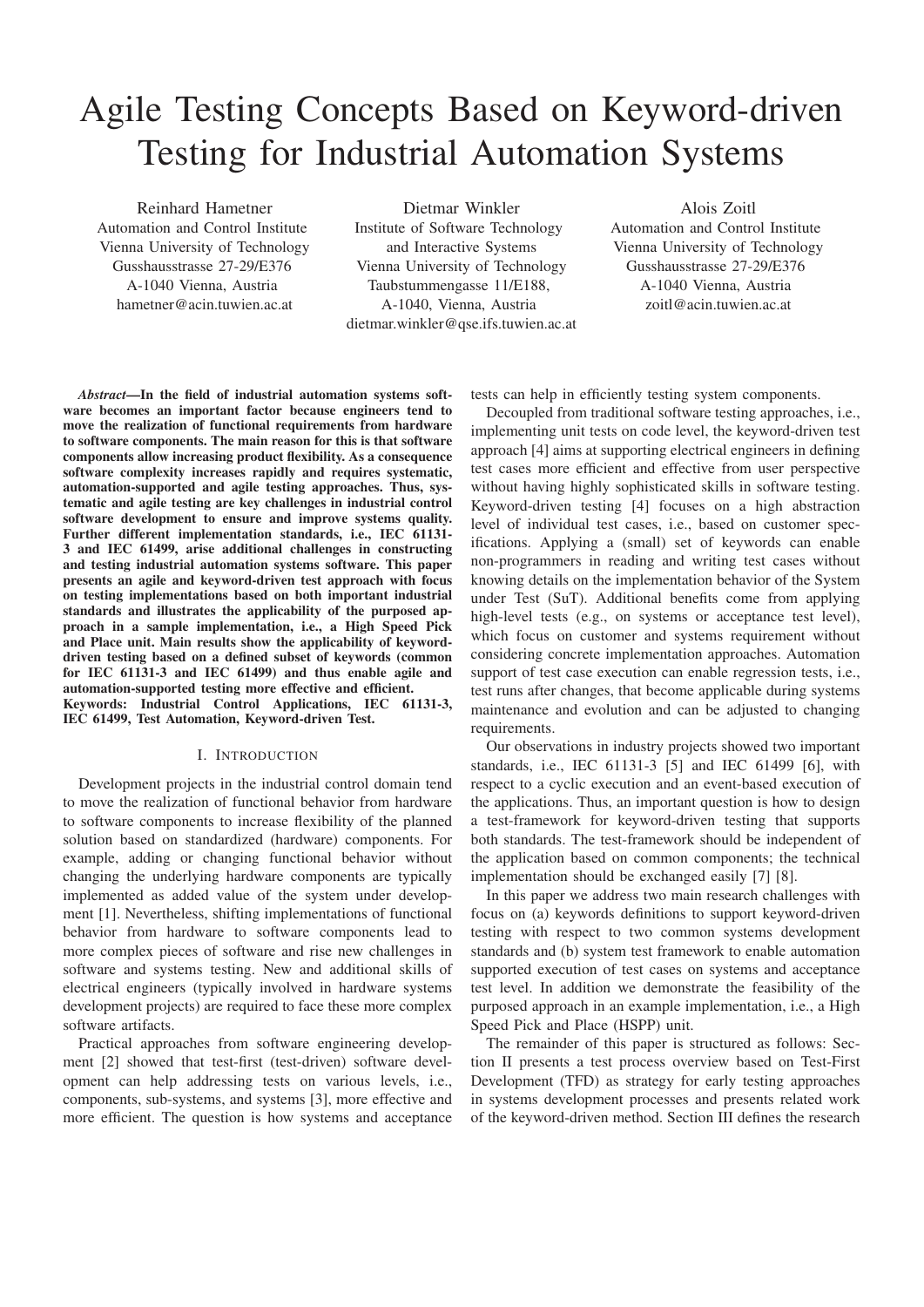questions. Section IV presents the keyword-driven testing concept for industrial automation systems. Section V presents the implementation of the testing framework concept applying on a HSPP unit. Finally, Section VI summarizes, concludes, and identifies future work.

# II. RELATED WORK

This section presents related work on software testing based on software engineering development and introduces keyworddriven testing.

## *A. Test Process Overview*

Traditional software and systems projects typically follow a defined development process based on traditional approaches, e.g., W-Model [9] or an agile (software) development approach in defined iterations, e.g., Scrum [10]. In these development processes software testing [2] is a key element, where various test levels are applicable: (a) unit and component-based testing, (b) integration testing with focus on the software and systems architecture, and (c) systems and acceptance testing with emphasis on the overall systems behavior and customer requirements. While unit and component tests focus on selfcontained aspects of the system, integration tests focus on the interaction and communication of individual components (via interfaces) within a sub-system on architecture level [11]. Systems and acceptance tests focus on the overall systems behavior, i.e., interaction and communication of individual sub-systems and systems, and customer requirements. Note that acceptance tests typically emphasize on test scenarios, i.e., sequences of individual component and/or integration tests, to test the overall systems behavior. Typically, systems and acceptance tests play a crucial role during the commissioning phase of the system under development. Thus, automating these tests is a key challenge to reduce time and cost of the commissioning phase and increase systems quality from user perspective [12] [9] [13].

Test-Driven Development (TDD), also named Test-First Development (TFD) are common practices in agile software development practices [12] [10]. In a test-first strategy tests are typically defined prior or at least in parallel to the implementation which is based on component or sub-system specification or based on system requirements. Note that nonexisting functions have to be mocked appropriately to simulate expected behavior [14]. Nevertheless, the TDD/TFD strategy helps in better understanding the system/component under development because engineers elicit test cases and test scenarios based on requirements and specification items; ambiguities and defects in requirements definitions can be removed early—an important benefit of applying test-first strategies.

In addition, tests have to address various aspects of the systems behavior [2]: (a) regular (positive) cases that refer to typical conditions of the system during regular operation, (b) special cases covering threshold values to test systems limits, and (c) error (negative) cases where the system fails but have to respond correctly, e.g., by changing to a defined error state (e.g., safe-state). These different test case classes have

to be addressed by (a) defining test cases and/or sequences of test steps and (b) finding appropriate test values (data) to identify defects in the system. Note that different test cases can be included in the TFD approach early in the development process.

#### *B. Keyword-driven Testing*

Keyword-driven testing (KDT), also called table-driven testing or action-word testing, is a software testing method to support manual and automated testing processes in the field of software engineering. This technique is an extended form of the data-driven testing (DDT) method. The main idea is to express each test cases as abstractly as possible while making it precise enough to interpret and execute the test cases by a test tool [15].

This method separates the task of the test case implementation from the software development, i.e., separation of implementation work and test case definition/generation. Note that test cases can be defined early during a TFD approach. Maintainability increases because of this separation of test definition and functionality implementation. As the name KTD implies "keywords", which control the processing, are in the focus in this approach. These keywords are dedicated in functions and in group of functions which include the executed actions of the test cases. Therefore, one keyword can include one or more test steps [16].

The open source project "Software Automation Framework Support (SAFS)" [7] focuses on implementing tools and frameworks for functional test automation. [7] presented and implemented keyword-driven engines for action-word testing in the field of software engineering, e.g., testing web applications. Tests are developed as data tables using specified keywords to execute the test process which are specific keywords for testing web applications. These keywords and engines are not applicable for testing industrial automation software.

KDT can be seen as a test language [4] and improves the communication between testers, avoid inconsistency in test documents, and to make an infrastructure for test automation available. Furthermore, [4] divided the KDT process in two main layers–Infrastructure Layer (KDT Engine) and the Logical Layer (KDT Test Case).

FitNesse<sup>1</sup> is an open source testing tool based on  $FIT<sup>2</sup>$ (Framework for Integration Testing) that enables test case definition on acceptance test level based on keywords without requiring sophisticated skills in test case implementation [17]. Thus, FitNesse is appropriate for communication and collaboration of engineers and non-technical users. A WIKI page holds the test case definition; a test fixture enables the communication with the implementation; results, i.e., whether a test case is executed successful or fails is represented within the WIKI page or within the development environment (e.g., Eclipse<sup>3</sup>).

1FitNesse: http://fitnesse.org/

3Eclipse: http://www.eclipse.org/

<sup>2</sup>FIT: http://fit.c2.com/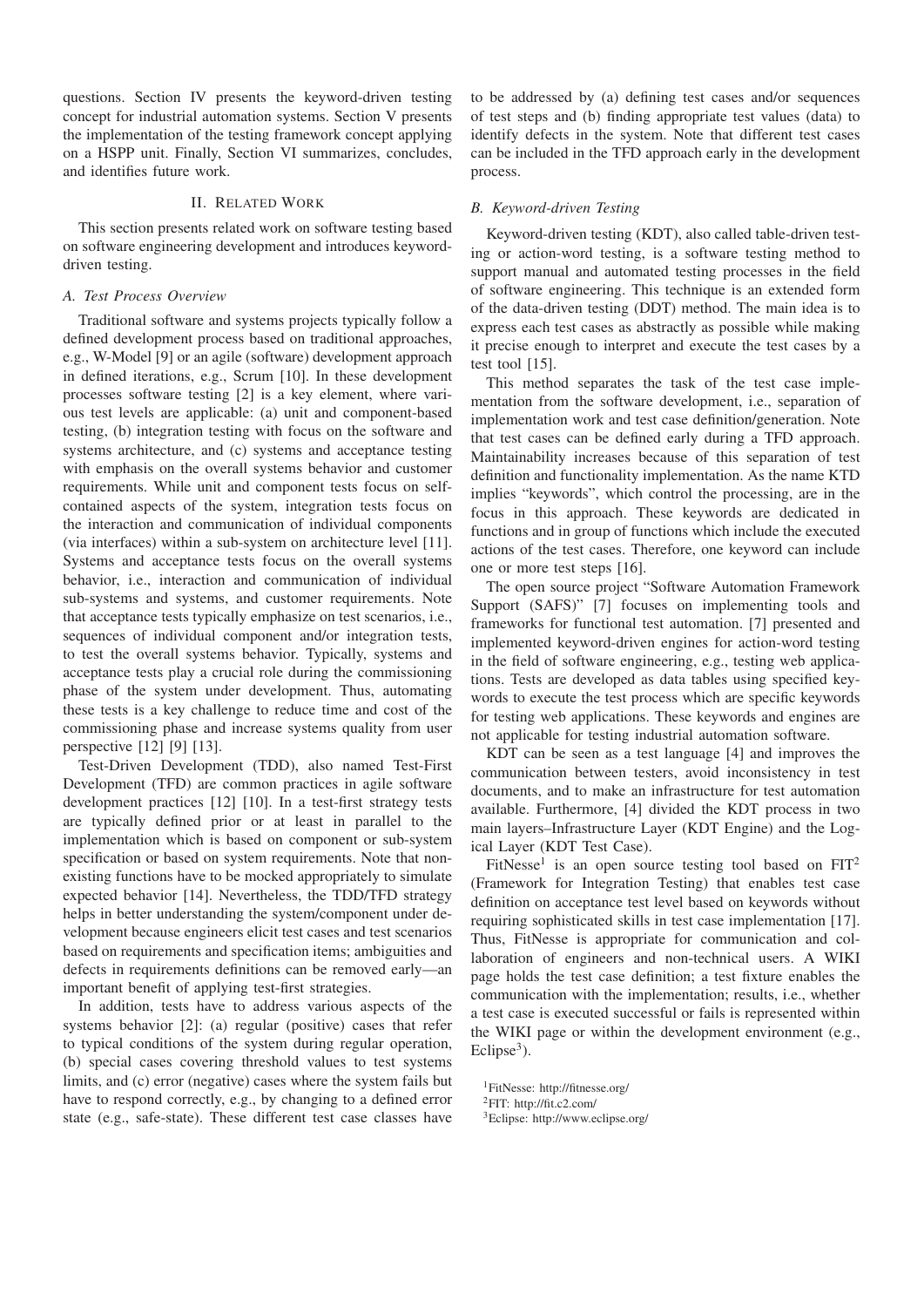

Fig. 1. Overview of the Framework for the Keyword-Driven Testing Process

KDT is used as testing technique in the field of traditional software engineering [18], but it is a novel approach to use this method in the field of industrial control software testing.

# III. RESEARCH QUESTIONS

Based on related work and discussions with our industry partners we identified three important research questions to enable tool-supported test case definition and automated execution of test cases based on the keyword-driven test approach:

*RQ1: What test infrastructure, i.e., test framework, is required to support keyword-driven tests?*

Automation-supported test case definition, execution, and reporting requires an appropriate test framework [19] including (a) test suites holding all test scenario and test cases, (b) test runners that manages all test runs, (c) the SuT including a test fixture, and (d) mechanisms for test reporting. Nevertheless, this research question focuses on the design of the test framework to handle all individual tasks of the test process.

*RQ2: What classes of keywords are required to enable testing of IEC 61499 and IEC 61131-3 applications?*

Depending on the implementation standard, appropriate keywords have to be identified to address required actions and states. The main challenge is to identify a minimum common subset of keywords applicable to both standards. Additional - standard specific - features have to be considered and included/excluded if/if-not applicable.

*RQ3: How can we demonstrate the feasibility of the keyword-driven approach in a real industrial control application?*

The third research question focuses on the evaluation of the proposed approach to demonstrate feasibility and benefits. We applied a sample application, i.e., a High Speed Pick and Place (HSPP) unit to demonstrate applicability and feasibility of our approach in an industrial control application.

## IV. KEYWORD-DRIVEN TESTING CONCEPTS FOR CONTROL SYSTEMS

This section describes (a) the test-automation framework to enable semi-automated test case definition, automationsupported execution, and reporting and (b) the definition of keywords applicable for IEC 61499 and IEC 61131-3 applications.

# *A. Overall Test Framework for Keyword-Driven Testing*

The test framework presented in Fig. 1 shows an overview for keyword-driven test case definition, execution, and reporting which includes four different building blocks:

- (A) *Test Case Definition* representing individual test scenarios and test cases and a basic set of keywords according to implementation standards
- (B) *Test Management* for coordinating and controlling test case execution
- (C) *Fixture* for communication between Test Management System and System under Test (SuT)
- (D) *SuT* Control System with respect to testing the SuT
- (E) *Analysis and Reporting* is used to analyze the individual test runs including coverage report generation and aggregation of test results

The Test Suite is based on customer specifications. Individual test cases and test scenarios are constructed manually by applying the defined keywords and test data. Each test specification suite consists of defined test cases and test scenarios which are easy to configure and to edit by the Test Management system. Note that models, e.g., stated in [20], specified in specification documents can support automationsupported generation of test suites including test scenarios. Nevertheless, this automated approach is out of scope of this paper and will be done in future work.

Individual test scenarios and test cases are selected, e.g., based on value contribution of corresponding requirements, and executed by the corresponding test fixture, see item (1) at Fig. 1. Every test configuration requires an appropriate test Fixture related to the implementation standard. The Fixtures of IEC 61131-3 and IEC 61499 are different. Results of one test run, see item (2), are collected by the *Execution Control* component of the Test Management system. Note, we apply FitNesse as a concrete example for the *Test Management*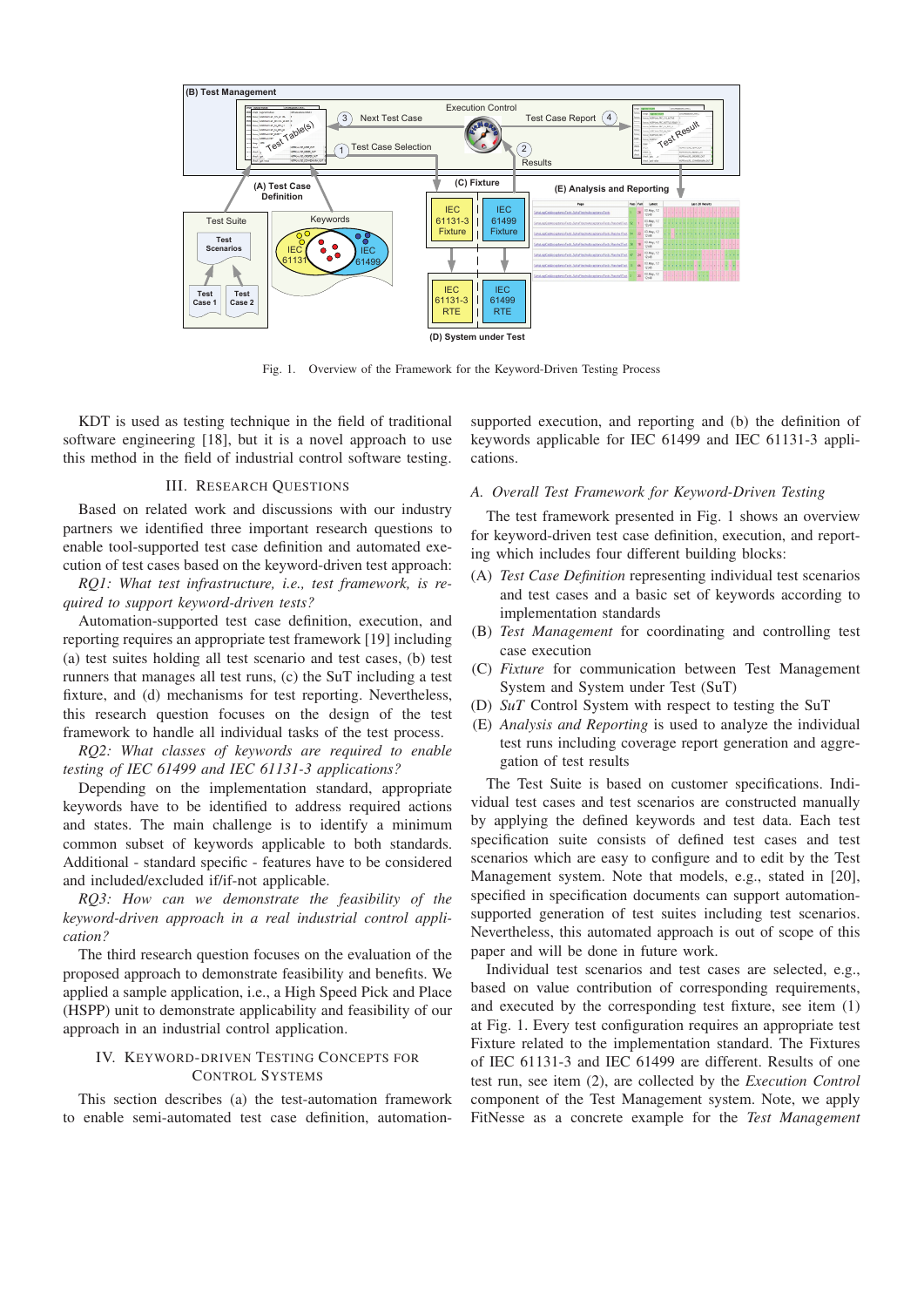purposes. The Execution Control component included in the Test Management System is responsible for coordinating and controlling individual test runs, see item (3), and further for preparation of test result analysis, see item (4). Based on the results an analysis and reporting functionality is available for more detailed investigations, e.g., test coverage measures, quality metrics, and project observations which can be derived automatically.

## *B. Specification of the Keywords*

The test case description by the KDT method should be defined formal as necessary so that test engineers understand the test specification easier. Furthermore, the test cases should be executed automatically. Therefore a KDT approach supports readable test cases by special defined keywords which are needed to control a test case for their execution, e.g., set value or get value.

An example command can be formulated as:

# |KEYWORD;|Parameter1|Parameter2|

Therefore several keywords need to be defined, where the keyword vocabulary should be framework independent. This means that the keyword definition and specification should not be related or included in the Test Management system. Therefore a separate interface between Test Management system and SuT has to be defined, this interface is called "Fixture". The Fixture consists of all keyword specifications and the related behavior implementations. In our case we need two Fixture implementations for testing applications based on IEC 61131-3 and IEC 61499.

Needed keywords are to set values, read values, and compare results with the expected values. Through these general requirements several additional keywords are needed which are presented in the following.

First, the keywords are defined for testing IEC 61131-3 applications which are used as basis keyword-subset. Then the keyword-subset is extended for testing IEC 61499 implementations. Most of the defined keywords are applicable for both standards, but because of the event-based execution of IEC 61499 additional keywords have to be defined. TABLE I shows an overview of the defined keywords and the applicability for testing IEC 61131-3 and IEC 61499 implementations. The selection and definition of the keywords is done to get a minimum subset of keywords which are useful for testing industrial control applications. In further work a combination of basis keywords can be grouped to new keywords (e.g., SystemStartUp includes startConn, create resource, create function block, and start). Currently, only a basis set of keywords is defined.

The following new keywords are defined to test industrial automation systems:

- *startConn*: establishes a connection to the target system - SuT (IEC 61131-3 or IEC 61499)
- *force*: sets a new value to the variable with force-flag (force means that the application cannot overwrite the forced-variable-value, the forced value is set by the Test

| Keywords              | IEC 61131-3 | <b>IEC 61499</b> |
|-----------------------|-------------|------------------|
| startConn             | X           | X                |
| force                 | X           | X                |
| set                   | X           | X                |
| sleep                 | X           |                  |
| get value             | X           | X                |
| stopConn              | X           | X                |
| create resource       |             | X                |
| create function block |             | X                |
| start                 |             | X                |
| create watch          |             | X                |
| trigger event         |             | X                |
| script*               | X           | X                |
| $check*$              | X           | X                |



Management system)

- *set*: sets a new value to the variable without force-flag
- *sleep*: pauses the test for a number of milliseconds
- *get value*: reads the value from a specified variable
- *stopConn*: closes the connection to the target system and stops the application in the SuT
- *create resource*: creates a resource with the specified name (only in IEC 61499)
- *create function block*: creates a function block with a specified instance name (only in IEC 61499)
- *start*: starts the specified resource (only in IEC 61499)
- *create watch*: creates a watch property on an input/output variable, on a specified resource (only in IEC 61499)
- *trigger event*: trigger an event of a function block (only in IEC 61499)
- *script*: 'internal keyword function of the test management' to select the correct Fixture and additional target system parametrization for testing IEC 61131-3 and IEC 61499 applications can be done
- *check*: 'internal keyword function of the test management' to compare the resulting value with the stated value and presents a result (true or false)

## V. EXAMPLE IMPLEMENTATION

In order to validate the presented keyword-driven testing approach for industrial automation systems a High Speed Pick and Place (HSPP) unit is used. The HSPP unit is part of a bottle sorting machine and is used to transport bottles from one conveyor belt to another conveyor belt. A detailed explanation of the used machine is presented in [21].

The implementation of the control software of the HSPP unit is done in both standards: in  $logi$ . $CAD<sup>4</sup>$  based on IEC 61131-3 and in 4DIAC [22] which is based on IEC 61499. Therefore an appropriate comparison of the two different test case descriptions by keyword-driven testing can be done.

We used FitNesse as Test Management system infrastructure. Fitnesse is a standalone-WIKI based on Java which enables non-technical users to write tests for software testing.

<sup>4</sup>http://www.logicals.com/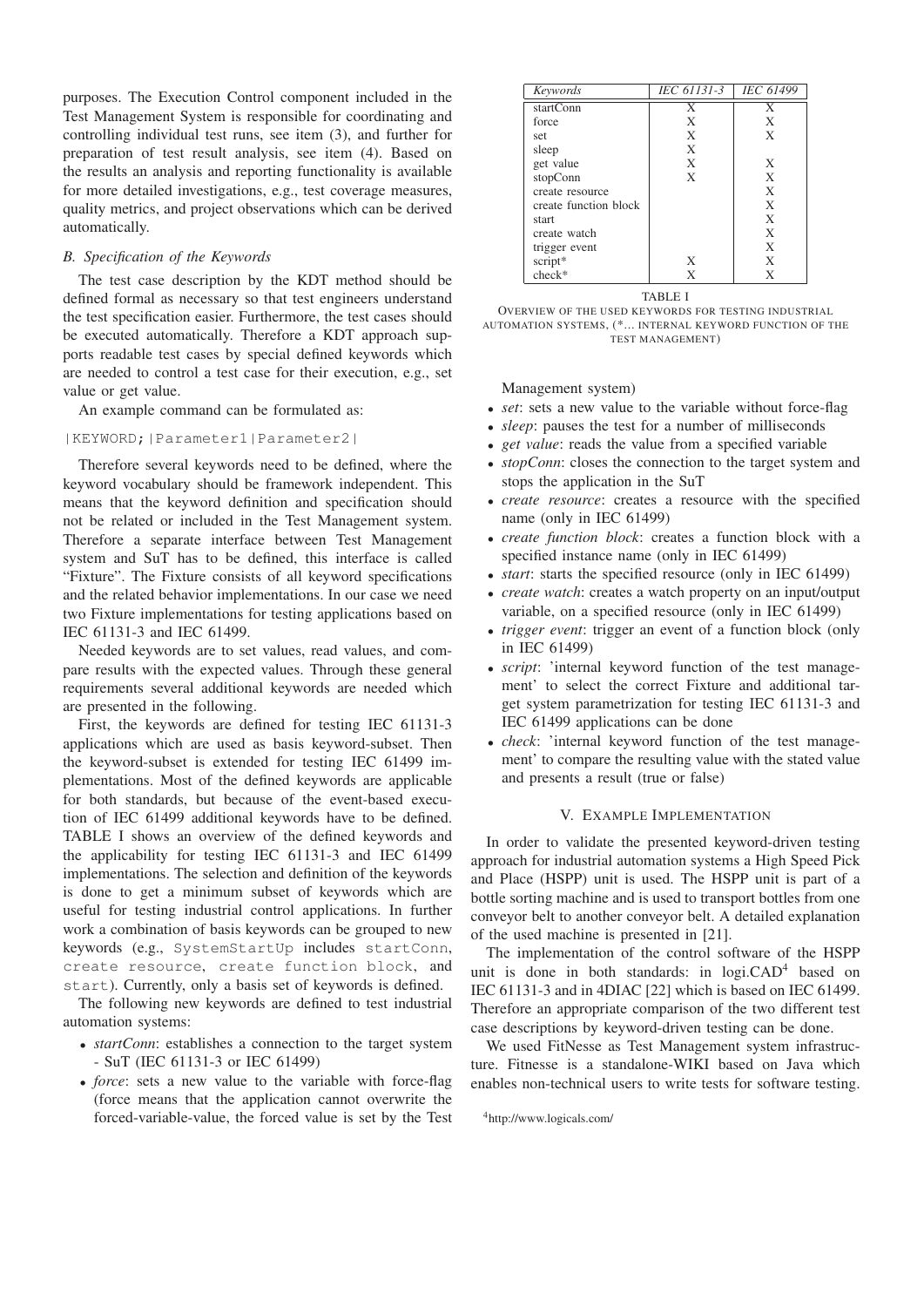| Test                                        |           |                                                          |                                |          |  |
|---------------------------------------------|-----------|----------------------------------------------------------|--------------------------------|----------|--|
| Edit                                        |           | Included page: .SuiteLogiCadAcceptanceTests.SetUp (edit) |                                |          |  |
| <b>Properties</b>                           | script    | logicad fixture                                          | OffSimulation/OffPLC           |          |  |
| Refactor                                    | force: I  | HSPPUnit.FRC SYS ACTIVE                                  | $\overline{1}$                 |          |  |
|                                             | force:    | HSPPUnit.FRC_BOTTLE_READY 1                              |                                |          |  |
| <b>Where Used</b>                           | force:    | HSPPUnit.FRC SA POS LI                                   | 1                              |          |  |
| Search                                      | force:    | <b>HSPPUnit,FRC SA POS RE</b>                            | $\bf{0}$                       |          |  |
| Files                                       | force:    | 1<br>HSPPUnit.FRC HSPP POS LI                            |                                |          |  |
| Versions                                    | force:    | $\bf{0}$<br>HSPPUnit.FRC HSPP POS RE                     |                                |          |  |
|                                             | sleep     | 1000                                                     |                                |          |  |
| <b>Recent Changes</b><br>check <sup> </sup> | get value | HSPPUnit.RD HSPP OUT                                     | n                              |          |  |
| <b>User Guide</b>                           | check     | get value                                                | HSPPUnit.RD HEBER OUT          |          |  |
| <b>Test History</b>                         | check     | get value                                                | <b>HSPPUnit.RD GREIFER OUT</b> |          |  |
|                                             | check     | get value                                                | HSPPUnit.RD SCHWENKARM OUT     | $\Omega$ |  |

Fig. 2. FitNesse Test Case for IEC 61131-3 Application

| Edit                             |                                                                 |                           | Included page: .SuiteFordiacAcceptanceTests.SetUp (edit) |                                |              |  |
|----------------------------------|-----------------------------------------------------------------|---------------------------|----------------------------------------------------------|--------------------------------|--------------|--|
| Properties                       | script                                                          | forte fixture localhost   |                                                          | 61499                          |              |  |
| Refactor                         | startConn                                                       |                           |                                                          |                                |              |  |
| <b>Where Used</b>                | create watch: HSPPUnit                                          |                           | gruppe2 logik 0.HSPP POS                                 |                                |              |  |
|                                  | create watch: HSPPUnit                                          |                           | eruppe2 logik 0.BLOCKER POS                              |                                |              |  |
| Search                           | create watch: HSPPUnit                                          |                           | gruppe2 logik 0.GREIFER POS                              |                                |              |  |
| Files                            | create watch: HSPPUnit                                          |                           | gruppe2 logik 0.SCHWENKARM POS                           |                                |              |  |
| Versions                         | force:                                                          | <b>HSPPUnit</b>           | gruppe2 logik 0.SYS AKT                                  | 1                              |              |  |
| <b>Recent Changes</b>            | force:                                                          | <b>HSPPUnit</b>           | HSPP LOGIK.SEN LI                                        | 1                              |              |  |
|                                  | force:                                                          | <b>HSPPLInit</b>          | HSPP LOGIK.SEN RE                                        | o                              |              |  |
| <b>Heer Guide</b>                | force:                                                          | <b>HSPPLInit</b>          | SCHWENKARM LOGIK.SENS LI                                 | 1                              |              |  |
| <b>Test History</b>              | force:                                                          | <b>HSPPLInit</b>          | SCHWENKARM LOGIK.SENS RE 0                               |                                |              |  |
|                                  | trigger event: HSPPUnit                                         |                           | <b>HSPP LOGIK, INIT</b>                                  |                                |              |  |
|                                  | trigger event: HSPPUnit                                         | gruppe2_logik.REQ_SYS_AKT |                                                          |                                |              |  |
|                                  | trigger event: HSPPUnit                                         |                           | gruppe2_logik.REQ_FL_BEREIT                              |                                |              |  |
|                                  | trigger event; HSPPUnit                                         |                           | HSPP LOGIK, REO SENS                                     |                                |              |  |
|                                  | SCHWENKARM LOGIK.REO SENS<br>trigger event:<br><b>HSPPLInit</b> |                           |                                                          |                                |              |  |
| check<br>check<br>check<br>check |                                                                 | get value:                | <b>HSPPUnit</b>                                          | eruppe2 logik 0.HSPP POS       | <b>TRUE</b>  |  |
|                                  |                                                                 | get value:                | <b>HSPPUnit</b>                                          | gruppe2 logik 0.BLOCKER POS    | <b>TRUE</b>  |  |
|                                  |                                                                 | get value:                | <b>HSPPUnit</b>                                          | gruppe2 logik 0.GREIFER POS    | <b>FALSE</b> |  |
|                                  |                                                                 | get value;                | <b>HSPPUnit</b>                                          | gruppe2 logik 0.SCHWENKARM POS | <b>FALSE</b> |  |
|                                  | stanfann                                                        |                           |                                                          |                                |              |  |

Fig. 3. FitNesse Test Case for IEC 61499 Application

Each site of this WIKI can be a static WIKI page which can be combined to test scenarios through a pre-defined order for executing the tests/pages. The properties of the specified tests can easyly be changed by editing the page through using the included 'Properties' link (define a test scenario by several pages), see Fig. 3. A test case itself can be changed by the 'Edit' link.

The test case specification with keywords is presented for IEC 61131-3 applications in Fig. 2 and for IEC 61499 applications in Fig. 3. These test case definitions communicates through the Test Management system and our developed "Fixture" with the SuT. In our case, the SuT is on the one hand the SoftPLC "logi.RTS" for IEC 61131-3 applications and on the other hand for IEC 61499 applications the runtime environment "4DIAC-RTE".

The communication from the Test Management system to the IEC 61131-3 based logi.RTS Programmable Logic Controller (PLC) is implemented by using COM-libraries on the local workstation (softPLC). This means that currently the testing process is executed not on a hardware PLC. However this is not required as hardware and software PLC behave the same. This allows applying test results for both platforms.

First of all, the SuT has to be running to test the implementation behavior. Fig. 2 shows one test case specification of an IEC 61131-3 function block implementation. The test case definition can be divided into four parts. The first part is the initialization which starts with the keyword script. Therefore the 'logicad fixture' is selected which connects

to the PLC-Resource named 'OffSimulation/OffPLC'. The second part is to force the variables with defined values, which can be seen through the force keyword. Variables can only forced if the IEC 61131-3 application has been extended by so called "force marker". Force markers are a logi.CAD specific feature to write values from external (outside from the PLC system) into the application. The third part is the sleep command which stops the execution, in our case, for 1000ms. This command is only necessary in IEC 61131-3 based testing processes, because of the cyclic execution. It guarantees that a state is reached and will not be skipped by the execution machine of the runtime. The fourth and last part is the check of the expected value and the result value by using the check and get value keywords, e.g., HSPPUnit.RD\_HSPP\_OUT=0.

The communication process of the second Fixture implementation for testing IEC 61499 applications utilizes TCP communication, which directly enables remote testing. That means, that the KDT process is applicable for testing on real hardware PLCs. In opposite to the IEC 61131-3 test process, the IEC 61499 Fixture has additional keyword implementations, see Fig. 3. The create watch keyword enables to log variables of the IEC 61499 application which can be used for checking the results. That enables reading several variables which are watched at the same time. IEC 61499 has an event-based execution model, so that an additional trigger event keyword is implemented to trigger event inputs of function blocks which enables a detailed controlled execution of the application under test. Finally the check and get value keywords are used to consider the variable, e.g., gruppe2\_logik\_0.HSPP\_POS=TRUE, in the defined IEC 61499 resource named 'HSPPUnit'. Therefore the resource name has to be defined, because IEC 61499 enables distributed control over several resources.

Additionally to execute a test case applied on the SuT, our IEC 61499-Fixture implementation enables to create a full IEC 61499 implementation on the 4DIAC-RTE before the test process starts. Several keywords are defined like create resource, create function block, and start. This allows applications modeled in an IEC 61499 development tool to be converted into a WIKI-syntax and then used as part of the KDT process. First the SuT will be created on the PLC and further the test cases will be executed to support a fast test execution flow.

Limitations of the proposed approach and the sample implementation include the consideration of temporal behavior (real-time) because we did not focus on time restrictions and control sequences in this paper.

Note that we applied the same example implementation to enable comparability of our approach with respect to both implementation standards, IEC 61131-3 and IEC 61499.

#### VI. CONCLUSION AND FUTURE WORK

Increasing complexity of industrial control software requires a systematic testing approach to enable efficient and effective testing in case of changes. Keyword-driven testing (KDT) is a